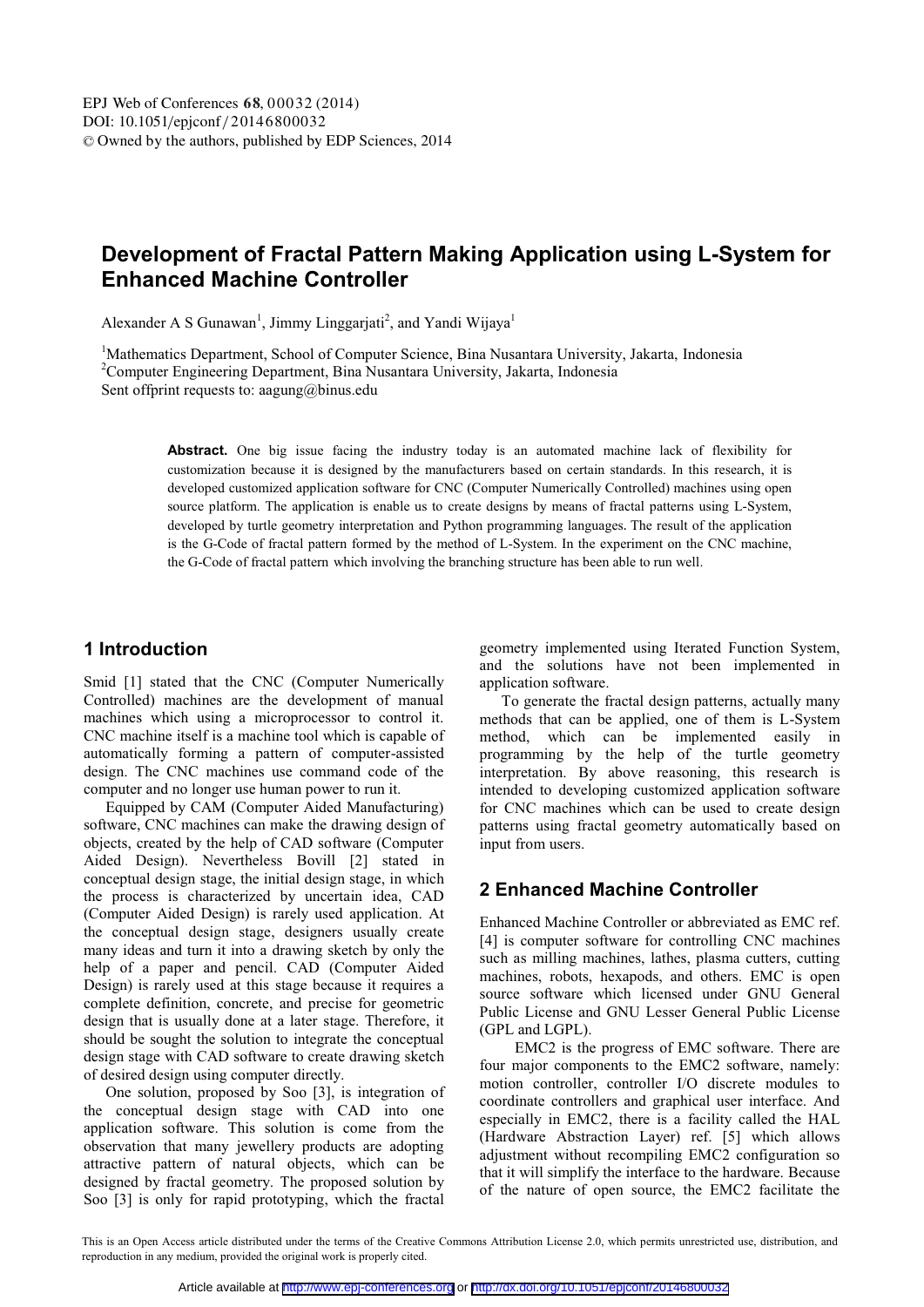customization process for developing specific application software.

Figure 1 shows a simple block diagram showing the EMC2 system for 3-axis machine. The diagram shows the stepper motor system. PC with Linux as the operating system is used to control the stepper motors drive by sending a signal through the printer port (parallel). The signals (pulses) make the drive stepper motors moving.



**Fig. 1.** EMC2 Controlled Machine

#### **2.1 AXIS Interface**

AXIS interface is one of the display interfaces of EMC2. AXIS is the default interface to EMC2 which is actively developed by its users. AXIS interface can be reconfigured by adding the Virtual Control Panel to adjust the shape of the display when running the EMC2 program to suit the needs of the user. AXIS can be seen in figure 2 below:



**Fig. 2.** AXIS Interface

### **2.2 Python Programming Language 2.6**

Application software for L-System methods is developed using Python programming language 2.6. Python run on EMC2-AXIS over Ubuntu Linux operating system. Python ref. [6] is a dynamic programming language that supports object-oriented programming. In addition, the language is easy to use because it has a clear structure and grammar and also has extensive libraries. Besides Python language can be integrated with other languages such as  $C / C$  + + and Java.

#### **2.3 G-Code**

G-Code ref. [4] is a programming language for CNC machine which is closely related to graphics and vector. This language is used as a connector between the machine tool and CNC software that resides on computer. The machine will follow the movements of the design which written in G-Code. G-Code programming language is written in a file with the extension \*.ngc (Numerical G-Code). Here are some examples of G-Code language along with their respective functions:

### **Code Description**

| G0.      | Rapid motion                            |
|----------|-----------------------------------------|
| G1 -     | Coordinated motion ("Straight feed")    |
| G2. G3   | Coordinated helical motion ("Arc feed") |
| G4       | Dwell (no motion for P seconds)         |
|          | G38.2G38.5 Straight probe               |
| G80      | Cancel motion mode                      |
| G81. G82 | Drilling cycle without (with) dwell     |
| G83, G73 | Peck and Chip-break drilling cycles     |
| G85, G89 | Boring cycle without (with) dwell       |
| G33      | Spindle-synchronized motion             |
| G33.1    | Rigid tapping                           |
| G76      | Multiphase lathe threading cycle        |
|          |                                         |

### **2.4 Specification of CNC Machines**

Specification of the used CNC machines is as follows:

| <b>Minimum Track Width</b>         | $0.5 \text{ mm}$          |
|------------------------------------|---------------------------|
| <b>Minimum Isolation Width</b>     | $0.5 \text{ mm}$          |
| Minimum Drill Hole Diameter 0.6 mm |                           |
| Working Area (X/Y/Z)               | 500 mm x 400 mm x 50 mm   |
| <b>Resolution</b>                  | $0.1 \text{ mm}$          |
| Travel speed (max)                 | 200 mm per second         |
| X positioning system               | dc-servo motor            |
| Y/Z positioning system             | 5-phase stepper motors    |
| Dimensions (W x H x D)             | 600 mm x 500 mm x 1500 mm |
| Weight                             | 300 kg                    |
| Power supply                       | 220 V, 60 Hz/500 VA       |

The used CNC machine can be seen in figure 3 below:



**Fig. 3.** The used CNC machine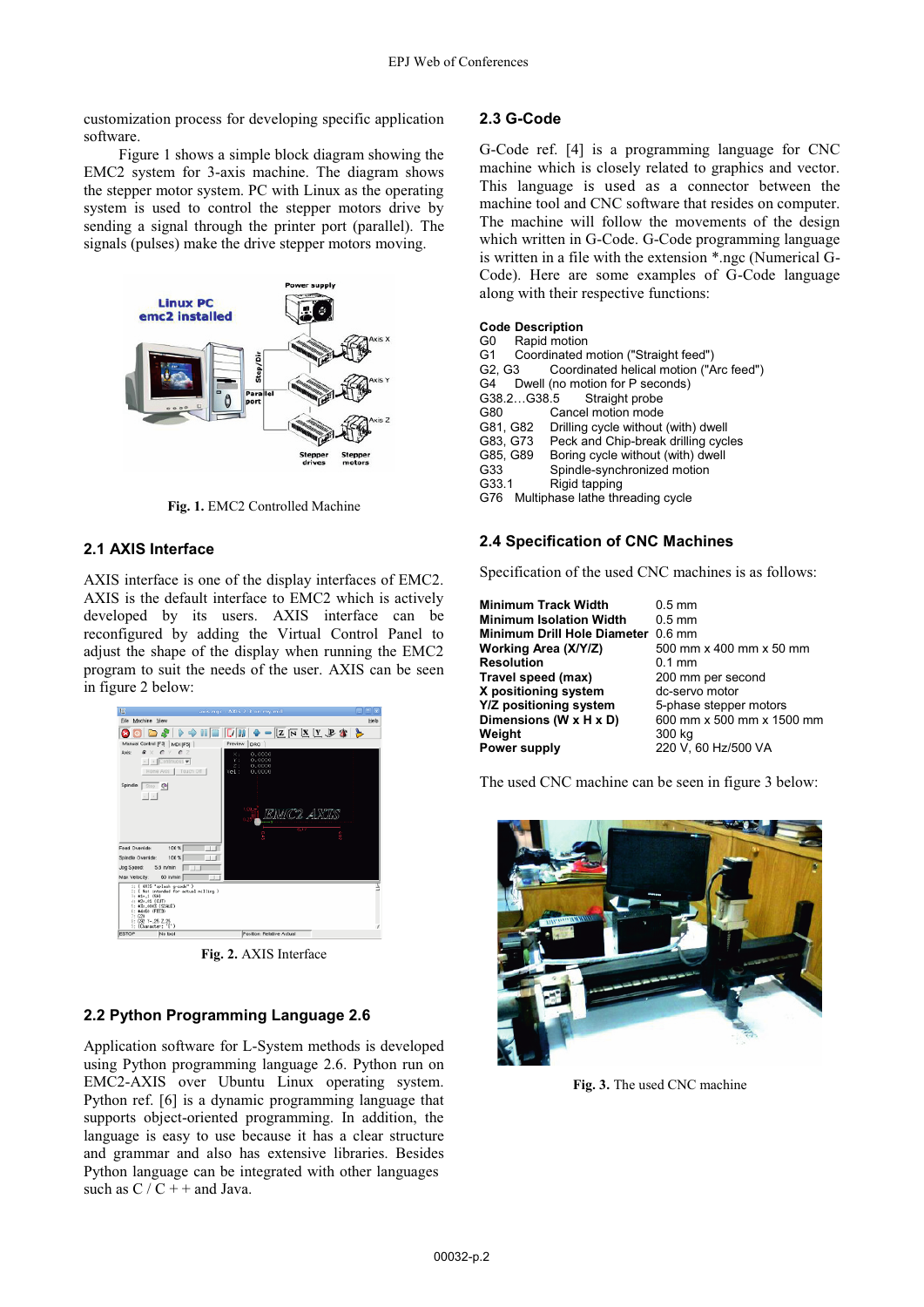# **3 L-System Methods**

According to Mandelbrot [7], fractal derived from the Latin adjective "fractus" which means crushed or cracked and then he defines a fractal as "the set which the Hausdorf dimension exceed its topological dimension". L-System is one of techniques for implementing fractals. Furtehrmore Prusinkiewicz [8] explains that the main concept of the L-System is rewriting. Rewriting mechanism in the L-System was introduced by Aristid Lindenmayer in 1968. The L-System consists of: symbols which can be used to create string, collection of production rules for transforming symbols to string, initial string value for the start of construction called as Axiom, and mechanism for translating the resulting string into the geometric structure. For the translation stage to the geometric structure, the developed application use turtle geometry interpretation ref. [9].

### **3.1. Turtle Geometry**

Prusinkiewicz [8] explain that the turtle is defined as a triplet  $(x, y, \alpha)$  where the Cartesian coordinates  $(x, y)$ represents the position of the turtle and the angle  $\alpha$ indicates the direction for the turtle. If given step length d and angle δ, the turtle can interpret the symbols in Table 1 below:

| <b>Symbol</b> | Interpretation                                                                                                                                                                                                     |
|---------------|--------------------------------------------------------------------------------------------------------------------------------------------------------------------------------------------------------------------|
| F, X          | Moving forward as d steps.<br>Status of the turtle turned into<br>$(x', y', \alpha)$ , where $x'=x+d \cos \alpha$<br>and $y' = y + d \sin \alpha$ . Line<br>between the point $(x, y)$ and $(x',$<br>y') is drawn. |
| f             | Moving Forward as d steps<br>without drawing a line.                                                                                                                                                               |
| +             | Rotates to the left as $\delta$ . The next<br>status turtle to $(x, y, \alpha + \delta)$ .<br>Positive orientation is rotated<br>clockwise.                                                                        |
|               | Rotates to the right as $\delta$ The<br>next status turtle to $(x, y, \alpha - \delta)$ .                                                                                                                          |

**Table 1.** Interpretation Turtle Table

According to the above rules, the turtle interprets the character string as a sequence of line segments. However, the plant or tree pattern is dominated by the branching structure ref. [8], so that two new symbols are introduced to define a branch that is '[' and ']' which their means described in Table 2:

| <b>Table 2.</b> Interpretation of Symbol '[' and ']' |  |
|------------------------------------------------------|--|
|------------------------------------------------------|--|

| Symbol | Interpretation                                                     |
|--------|--------------------------------------------------------------------|
|        | Saving the current position and<br>starting a new branch.          |
|        | Retrieving the last saved position<br>and moving again from there. |

In addition to the symbols contained in Table 1 and Table 2, the turtle will not interpret into anything and just stand still when seeing the other symbols.

# **4 Implementation**

For the implementation of the application software requires several steps ref. [10]:

- 1. Developing Virtual Control Panel, integrated with AXIS through PyVCP. This step produces a file with the extension \*.xml
- 2. Connecting PyVCP with EMC2 through the facilities of HAL (Hardware Abstraction Layer). This step results in file with extension \*.hal
- 3. Resetting the configuration file axis\_mm.ini of CNC machine in order to read the \*.xml and \*.hal files, produced in (1) and (2). Modification is performed on PYVCP and POSTGUI\_HALFILE.
- 4. Developing the L-System program in the Python programming language, which generate G-Code in a file with the extension \*.ngc
- 5. Executing \*.ngc file from AXIS Interface.

These steps are explained further in the following section:

### **4.1. Developing Virtual Control Panel**

Developing the L-System GUI as in figure 4 required creation \*.xml file to set the GUI display. PyVCP (Python Virtual Control Panel) is required to perform a virtualization panel on EMC2. The virtualization panel is needed because EMC2 only recognize the panel as an object. In our approach, the virtualization panel developed by PyVCP is used as connector between the EMC2 to the main program of L-System. Modification related this step in  $*$ .xml file is by adding  $<$ pyvcp $>$  tag and closed with the  $\langle$  pyvcp $>$  tag.



**Fig. 4.** L-System GUI

### **4.2. Connecting PyVCP with EMC2 using HAL (Hardware Abstraction Layer)**

HALUI (Hardware Abstraction Layer User Interface) is a function in EMC2 used to make a signal and port, so that the GUI made by PyVCP can connect with the CNC machine. For this purpose, it is created \*.hal file in order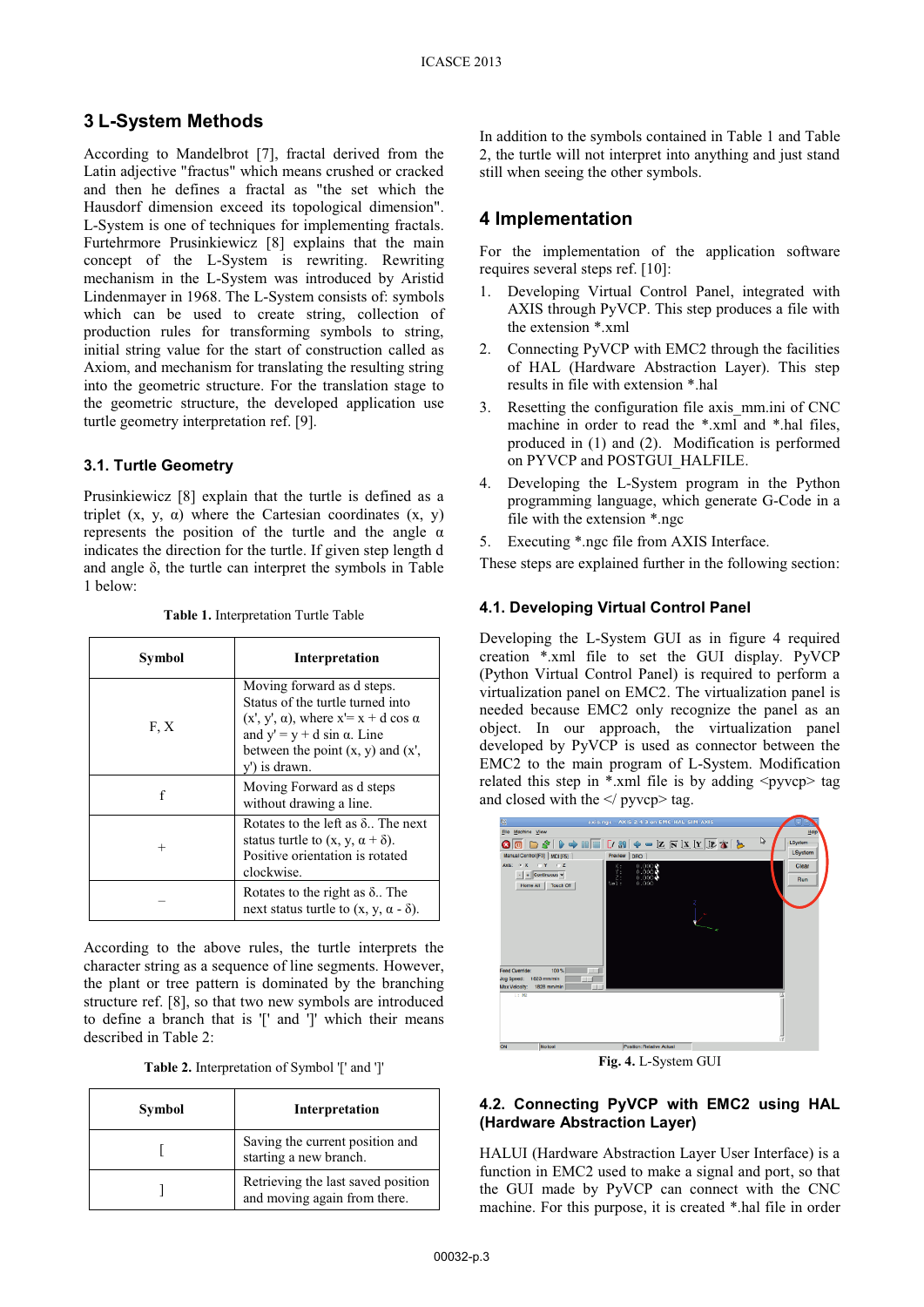to the connecting signal through specific ports on EMC2 can get to CNC machine.

### **4.3. Resetting the configuration file of CNC machine**

In EMC2-Axis software, there is \*.ini (initial) files which storing and calling all existing settings for initiating the EMC2-Axis software. This file can be accessed and modified by the user. For the implementation of the application software, it is used axis\_mm.ini file and modifies this file. Modification is mainly intended to allow EMC2 software can read the \*.xml and \*.hal produced in previous steps. This modification is performed on PYVCP and POSTGUI\_HALFILE.

### **4.4. Developing the L-System Program**

L-System methods are implemented via Python programming language 2.6 in Ubuntu Linux operating system. In addition, it is used Tkinter ref. [11] for creating Python GUI to input the data on L-System. Further EMC2-Axis is calling a Python program through MDI facility commands on HALUI (Hardware Abstraction Layer) and then executes the G-Code command: M101 M199 (User-defined M-codes).

The L-System program generates file in the form of G-Code (file with extension \*.ngc). In the implementation, the L-System program is named as M101 and the result is 101.ngc file whose contents can be viewed as follows:

```
O101 Sub 
G20 
F8.0 
G1 X 0.000000 Y 0.000000 
(Coordinats in the G-Code depends 
on design pattern) 
G1 X 1.000000 Y 1.000000 
O101 Endsub 
M<sub>2</sub>
```
In figure 5, it can be seen L-System program developed with Python and Tkinter.



**Fig. 5.** L-System Program

# **4.5. Executing G-Code from AXIS Interface**

After \*.ngc which contains G-Code created then it can be invoked via MDI commands in HALUI (Hardware Abstraction Layer) and execute G-Code commands: O101 ... O199 (Call subroutines). To do this, the user can simply click the Run button in figure 4 L-System GUI.

# **5 Results**

For simulation, there are eleven fractal design patterns for testing the application, which running well. The following table are some examples of fractal design patterns obtained after running L-System program using the specified rule in Table 3 below:

**Table 3.** Results of Program Testing

| <b>Fractals Type</b>                                                                                                                                       | <b>Result</b>                                                                                                                   |
|------------------------------------------------------------------------------------------------------------------------------------------------------------|---------------------------------------------------------------------------------------------------------------------------------|
| Box<br>$(n = 3)$<br>Axiom:<br>$F-F-F-F$<br>Rule:<br>$F \rightarrow FF - F - F - F - FF$                                                                    |                                                                                                                                 |
| Dragon Curve<br>$(n = 10)$<br>Axiom:<br><b>FX</b><br>Rule:<br>$X \rightarrow X + YF$<br>$Y \rightarrow FX-Y$<br>$F \rightarrow F$                          |                                                                                                                                 |
| <b>Island And Lakes</b><br>$(n = 2)$<br>Axiom:<br>$F+F+F+F$<br>Rule:<br>$F \rightarrow F + f -$<br>FF+F+FF+Ff+FF<br>$-$ f+FF- F- FF-<br>Ff-FFF<br>f→ffffff | п<br>О<br>O<br>Ω<br>0<br>О<br>O<br>О<br>О<br>О<br>▭<br>D<br>О<br>О<br>n<br>Ω<br>п<br>О<br>D<br>0<br>О<br>D<br>O<br>⊔⇔<br>ᇹ<br>О |

For testing in CNC Machine, it has been done three fractal design patterns, which have average time making about 9 minutes. Here in Table 4 is the result of fractal pattern, which involving the branching structure. It is obtained after L-System program running on the CNC machine that is: